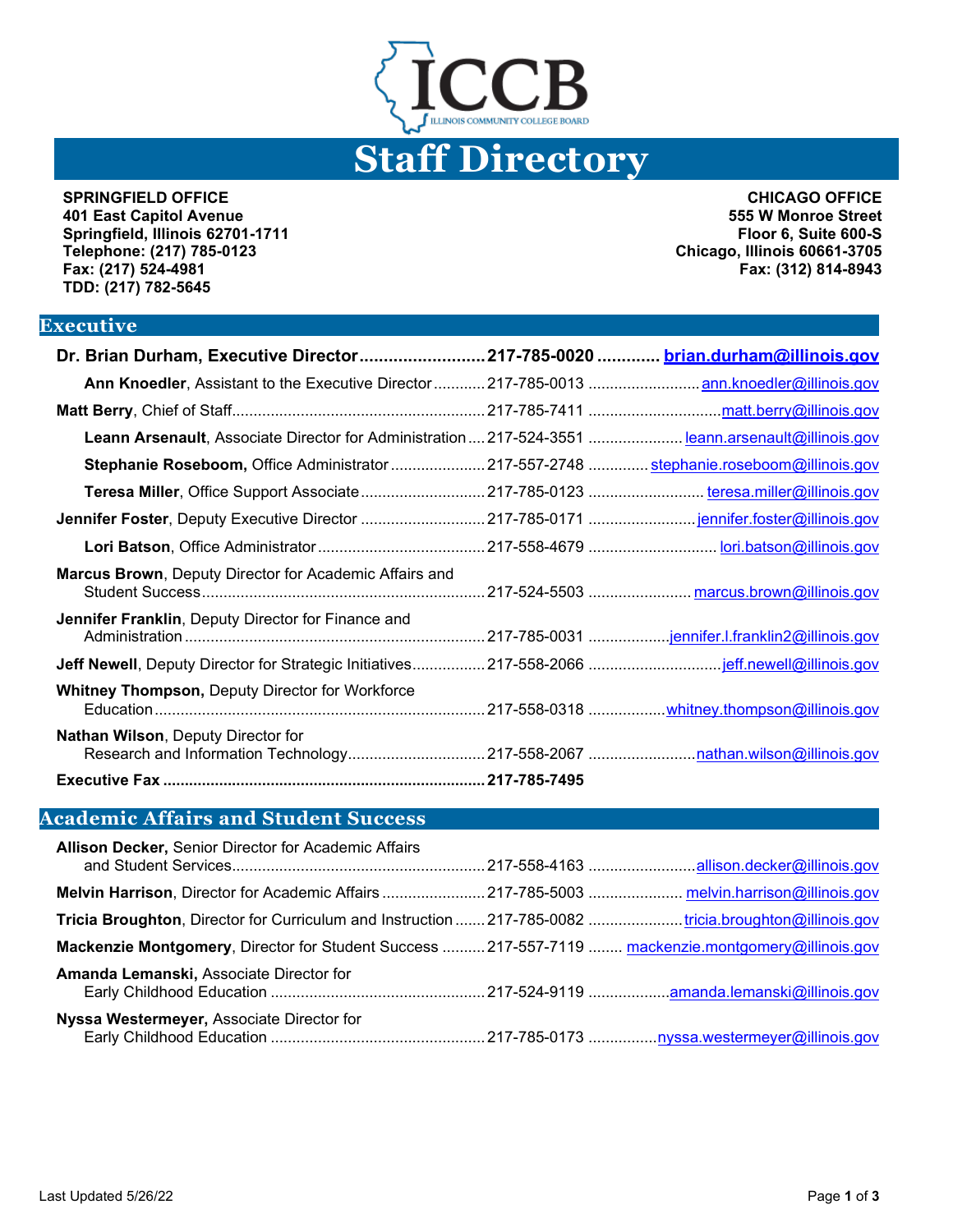# **Adult Education and Literacy**

| Kathy Olesen-Tracey, Senior Director for                                                                                                                    |  |
|-------------------------------------------------------------------------------------------------------------------------------------------------------------|--|
| <b>Cecilia A. Elhaddad, Director for Adult Education</b>                                                                                                    |  |
| Nelson Aguiar, Associate Director for ESL and                                                                                                               |  |
| <b>Ben Greer, Associate Director for Adult Education</b><br>-Program Support Specialist - Region I 312-814-8977 (Chicago) ben.greer@illinois.gov            |  |
| <b>James Flaherty, Associate Director for Adult Education</b><br>-Program Support Specialist - Region II 312-814-5950 (Chicago) james.flaherty@illinois.gov |  |

# **Career and Technical Education**

| Dana Wynn, Associate Director for CTE -<br>East St. Louis Higher Education Center  618-583-2403 (E. St. Louis) dana.wynn@illinois.gov |  |
|---------------------------------------------------------------------------------------------------------------------------------------|--|

### **East St. Louis Higher Education Center (HEC)**

Gary Cruise, Higher Education Center Director.............................. 618-583-2602 (E. St. Louis)... [leonard.cruise@illinois.gov](mailto:leonard.cruise@illinois.gov)

#### **External Affairs**

**Will Norris,** Associate Director for External Affairs – Web and Digital Media............................217-558-4439 .....................[.william.m.norris@illinois.gov](mailto:william.m.norris@illinois.gov)

#### **Finance and Operations**

#### **Grants Management and Financial Compliance**

| Ethan Childers, Associate Director for Grants Management  217-785-0258  ethan.childers3@illinois.gov |  |
|------------------------------------------------------------------------------------------------------|--|
| Jason Golden, Associate Director for Grants Management 217-785-0088  jason.golden@illinois.gov       |  |
| Felita Murphy, Associate Director for Grants Management  217-785-0089  felita.murphy@illinois.gov    |  |
| Melinda Jordan, Associate Director for                                                               |  |
|                                                                                                      |  |

#### **Information Technology**

| 618-583-2402 (E. St. Louis) |  |
|-----------------------------|--|
|                             |  |
|                             |  |
|                             |  |